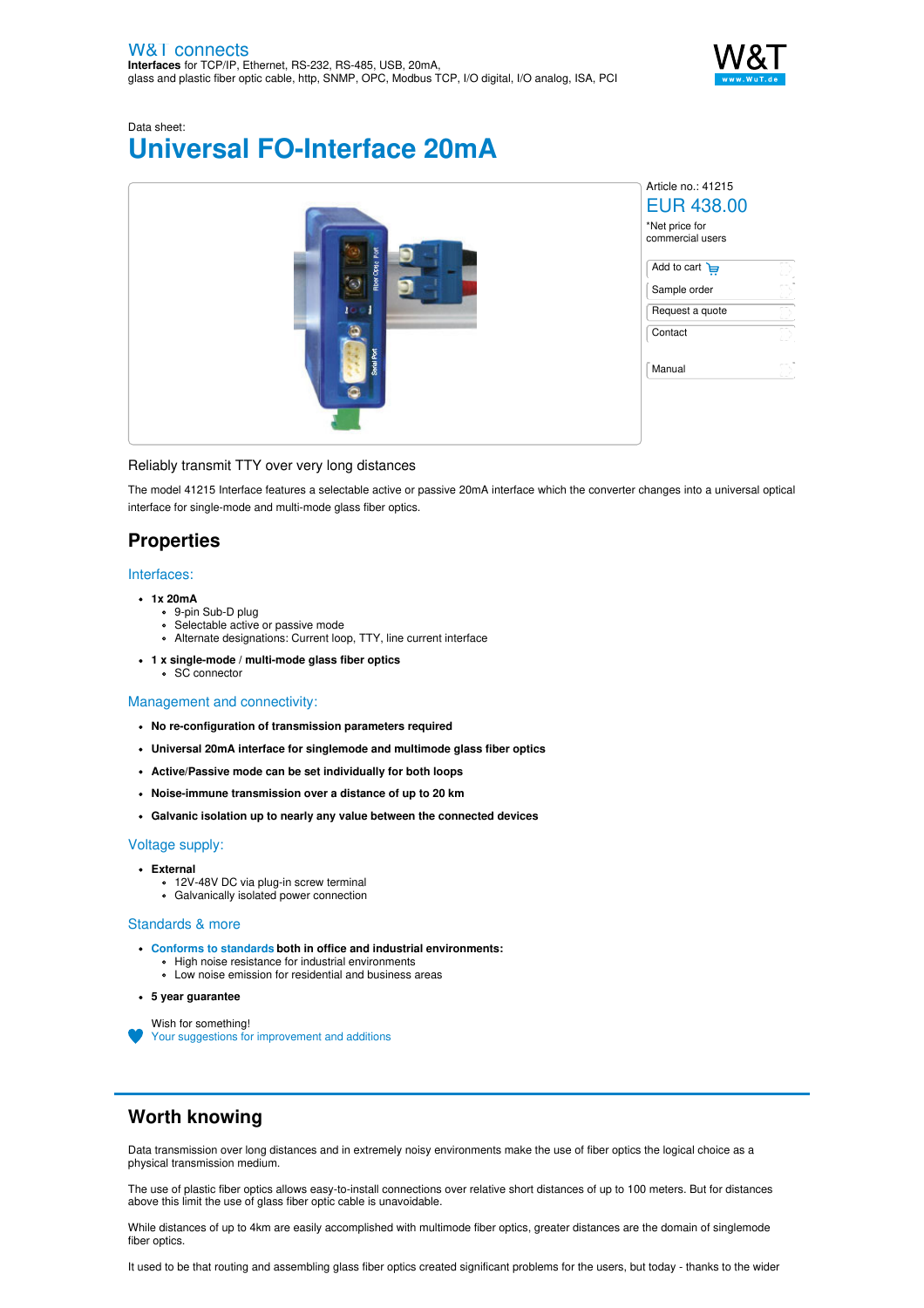## **Technical data**

### Connections and displays:

| Serial port:             | 20mA interface<br>9-pin SUB-D adapter                                                                                                   |
|--------------------------|-----------------------------------------------------------------------------------------------------------------------------------------|
| Glass fiber optics port: | SC connector                                                                                                                            |
| Operating modes:         | active or passive operation                                                                                                             |
| Baud rate:               | 0.19,200 baud                                                                                                                           |
| Data format:             | any format                                                                                                                              |
| Supported signals:       | RxD, TxD                                                                                                                                |
| Fiber-optic medium:      | Singlemode fibers 9/125um or<br>Multimode fibers 50/125um or 62.5/125um                                                                 |
| Fiber end face:          | <b>UPC (Ultra Physical Contact)</b>                                                                                                     |
| Transmitter type:        | Class 1 Laser Product                                                                                                                   |
| Wavelength:              | 1310nm                                                                                                                                  |
| Optical output power:    | Singlemode fibers: min. -12dBm, max. -8dBm<br>Multimode fibers: max. -3dBm                                                              |
| Receiver sensitivity:    | max. -22dBm                                                                                                                             |
| Maximum input power:     | max. -3dBm                                                                                                                              |
| Optical budget:          | min. 10dB                                                                                                                               |
| Maximum distance:        | Singlemode fibers: min. 20km @0.35dB/km<br>Multimode fibers: min. 5km @1dB/km                                                           |
| Minimal attenuation:     | Singlemode fibers: 0dB<br>Multimode fibers: 3dB<br>(below this value use of an<br>attenuation member may be required - e.g. W&T #81900) |
| Galvanic isolation:      | Isolation voltage min. 1kV DC between supply and serial connection                                                                      |
| Supply voltage:          | 12.48V DC                                                                                                                               |
| Current consumption:     | typ. 80mA @12V DC, 40mA @24V DC                                                                                                         |
| Supply connection:       | Plug-in screw terminal, 5.08mm spacing<br>Labeled "L+" and "M"                                                                          |
| Displays:                | 1x LED Data<br>1x LED Power                                                                                                             |

### Housing and other data:

|                                | Housing: Plastic housing for top hat rail installation<br>105 x 22 x 75mm (L x W x H)                   |
|--------------------------------|---------------------------------------------------------------------------------------------------------|
| Enclosure rating:              | IP <sub>20</sub>                                                                                        |
| Weight:                        | approx. 120g                                                                                            |
| Ambient temperature:           | Storage: $-40.+70^{\circ}C$ , Operation: $0.+60^{\circ}C$                                               |
| Permissible relative humidity: | 5.95% RH (non-condensing)                                                                               |
|                                | MTBF: 291,514h @25°C per MIL-HDBK-217                                                                   |
| Life expectancy:               | > 25 years at 25°C ambient temperature                                                                  |
|                                | Scope of delivery: Universal FO-Interface 20mA<br>Please order power supplies separately as accessories |

| Accessories                                                                                 |       | *Net unit price for<br>commercial users |   |  |
|---------------------------------------------------------------------------------------------|-------|-----------------------------------------|---|--|
| Power supplies                                                                              |       |                                         |   |  |
| Plug-in power supply, 24V / 500mA DC with Euro plug                                         | 11021 | 21.00€                                  | ╘ |  |
| Plug-in Power Supply, 24V / 750mA DC with Euro, US and UK plug                              | 11026 | 38.00€                                  | ᄇ |  |
| Power supply for DIN rail, 24V / 630mA DC<br>(merchandise, 2-year manufacturer's guarantee) | 11080 | 33.00€                                  | Ä |  |
| <b>FO-Accessories</b>                                                                       |       |                                         |   |  |
| Attenuator SC/SPC, 5dB, Singlemode                                                          | 81900 | 37.00€                                  | 보 |  |
| <b>Mechanical Accessories</b>                                                               |       |                                         |   |  |
| Mounting bracket for wall mounting                                                          | 58812 | 11.20€                                  | ᄇ |  |
| 19" DIN rail                                                                                | 58813 | 21.00€                                  | ᆸ |  |

<span id="page-1-0"></span>\* Our offering is intended only for commercial users. We will be happy to refer private end customers to trading partners through whom